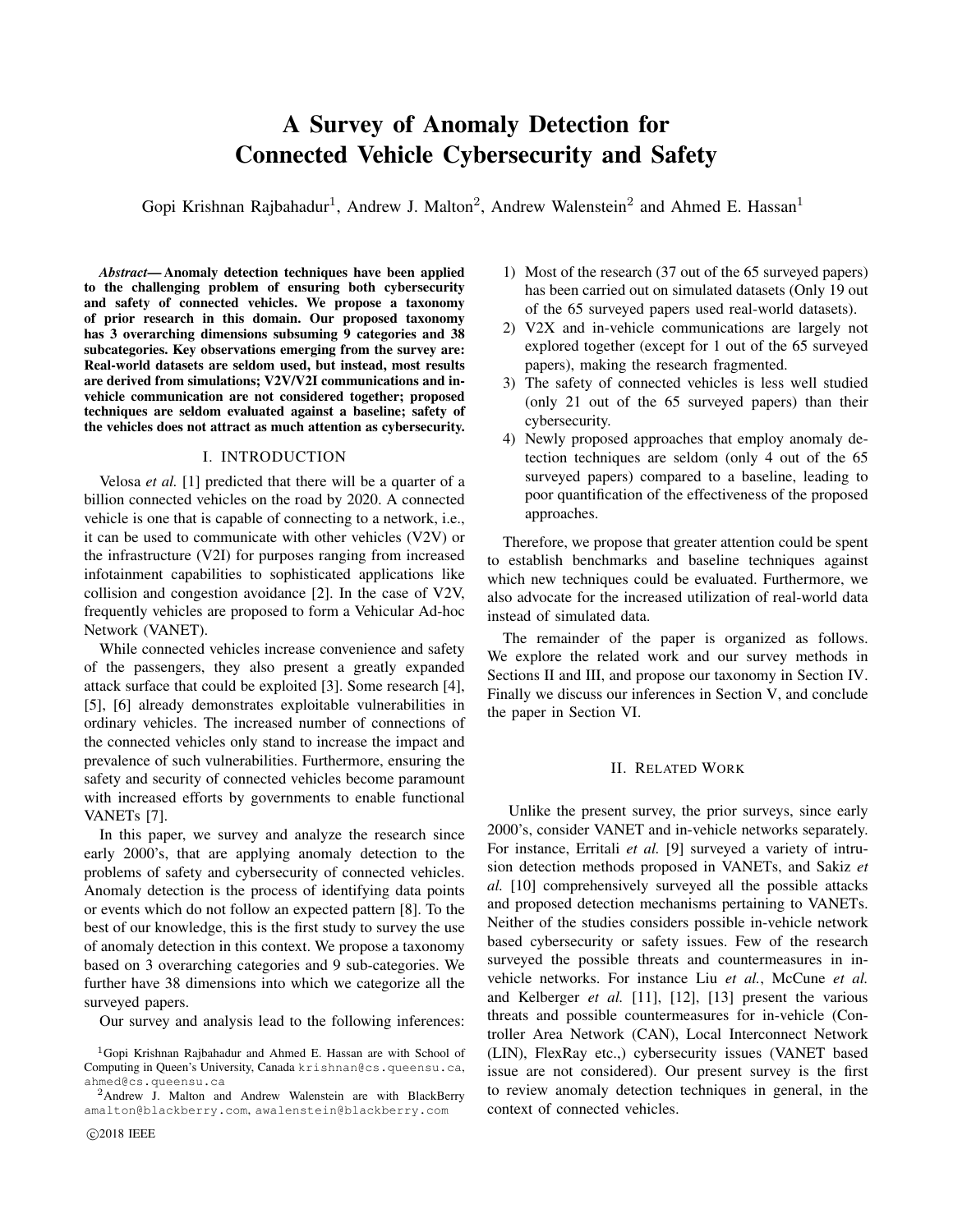# III. SURVEY METHOD

To ensure reproducibility, our survey follows Wholin's snowballing method [14] as follows.

Scope definition: Following Chandola *et al.* [8] we define anomaly detection as "finding patterns in data that do not conform to expected behavior." A model is formed or learned and then data are monitored for conformance.

Collecting initial set of studies: We identified an initial set of papers by keyword search in Google scholar. We did so to avoid publisher bias. The keywords used were: "Anomaly detection", "Connected vehicles", "VANET", "V2I", "V2V", "Intrusion detection", "Misbehavior detection", "CAN bus", "In-Vehicle", "safety", "Security".

Snowballing: The initial set collected through keyword search might not be exhaustive. Therefore, we performed backward and forward snowballing to collect all the references that are cited by the initial set. Papers were then included or excluded by reading the abstract followed by a thorough reading with the scope in mind (thereby, eliminating papers that are out of our scope). This snowballing process was iterated until no new relevant papers that were added. There are 65 papers finally in our study.

Although Wholin [14] recommends contacting the prominent researchers in the field for more relevant literature, we omitted this step as we could not conclusively establish the most important researchers, given the diversity of the field.

Data extraction and taxonomy development: Once all the relevant papers were collected exhaustively through Wholin's survey methodology [14], we noted down the key elements of each paper. We employed an open card sort technique [15] with the collected key points to arrive at the dimensions of our proposed taxonomy. The open card sorting technique is the process of organizing key elements into conceptual groups by consensus among the participants in the process. We used this technique to arrive at our 38 dimensions (bottom-level). We then used a bottom-up approach and grouped these dimensions into 9 sub-categories (middle-level) which we later subsumed into 3 overarching categories (top-level) based on multiple iterations of the sorting. We carried out the process of open card sorting only among the authors of this study, even though the process typically involves a larger group [15]. Finally, we assigned each of the collected papers into our taxonomy, by labeling each with every assigned dimension it occupies.

# IV. TAXONOMY

The process above yielded a taxonomy (see Figure 1) with 3 top-level categories, 9 sub-categories, and 38 dimensions. The categories represent the higher level traits of the research area. Our aim was to identify the addressed threat, solution, and the research characteristics of each paper. Especially, the captured the research characteristics, shine light on the type and rigor of the conducted experiments.

Each of the proposed categories, in turn, comprises of several sub-categories. The Threat Characteristics has 2 sub-categories, Solution Characteristics has 4, and research characteristics has 3 each, that better capture the traits of each category. The sub-categories further have dimensions as illustrated in Figure 1, which capture and highlight the technical differences that distinguish each sub-category, as follows.

## *A. Threat Characteristics*

This category concerns the threat addressed by each surveyed paper. We divide it into two orthogonal sub-categories as follows.

*1) Attack surface:* Attack surface identifies the potential points of vulnerability in a connected vehicle. For instance, a paper might be addressing CAN bus (Other Buses not considered due to lack of sufficient literature) based attacks whereas some other papers focus exclusively on attacks that counterfeit a vehicle's ECU (Electronic Control Unit) output.

*2) Attack method:* A paper may address more than one attack method. We specifically call attention to the Black/Grey/Worm hole attacks dimension in this subcategory. These are routing based attacks that involve either dropping, selectively forwarding or malicious rerouting of communication packets in a VANET [16].

# *B. Solution Characteristics*

This category represents the nature of the solution proposed to counter the threat.

*1) Motivation:* Whether an anomaly detection technique is used to detect a threat or to also provide a response to the threat.

*2) Deployment point:* Which part of the connected vehicle is the proposed solution deployed to. For instance, a solution might be deployed in the ECU of a vehicle, or in the Central Authority (CA) or the Road Side Unit (RSU) of a VANET.

*3) Security goal:* Whether the information security (integrity, confidentiality, availability) [17] and/or safety of a connected vehicle is safeguarded. Physical security is out of the scope of this work.

*4) Anomaly detection method:* Anomalies may be detected in multiple ways. The taxonomy distinguishes the anomaly detection method used. We draw attention to the rule-based methods dimension here, which, represents only research which infers rules automatically from vehicles operation, rather than those eliciting rules from the experts.

# *C. Research Characteristics*

While the above-mentioned categories distinguished prior research based on the addressed threats and the solutions by identified dimensions, this category addresses the research methods and the data.

*1) Scientific character:* This sub-category records whether a paper is a theoretical, experimental, empirical or survey paper. A paper may be a combination of types.

*2) Data source:* This sub-category records if paper uses authentic (real data) or simulated data.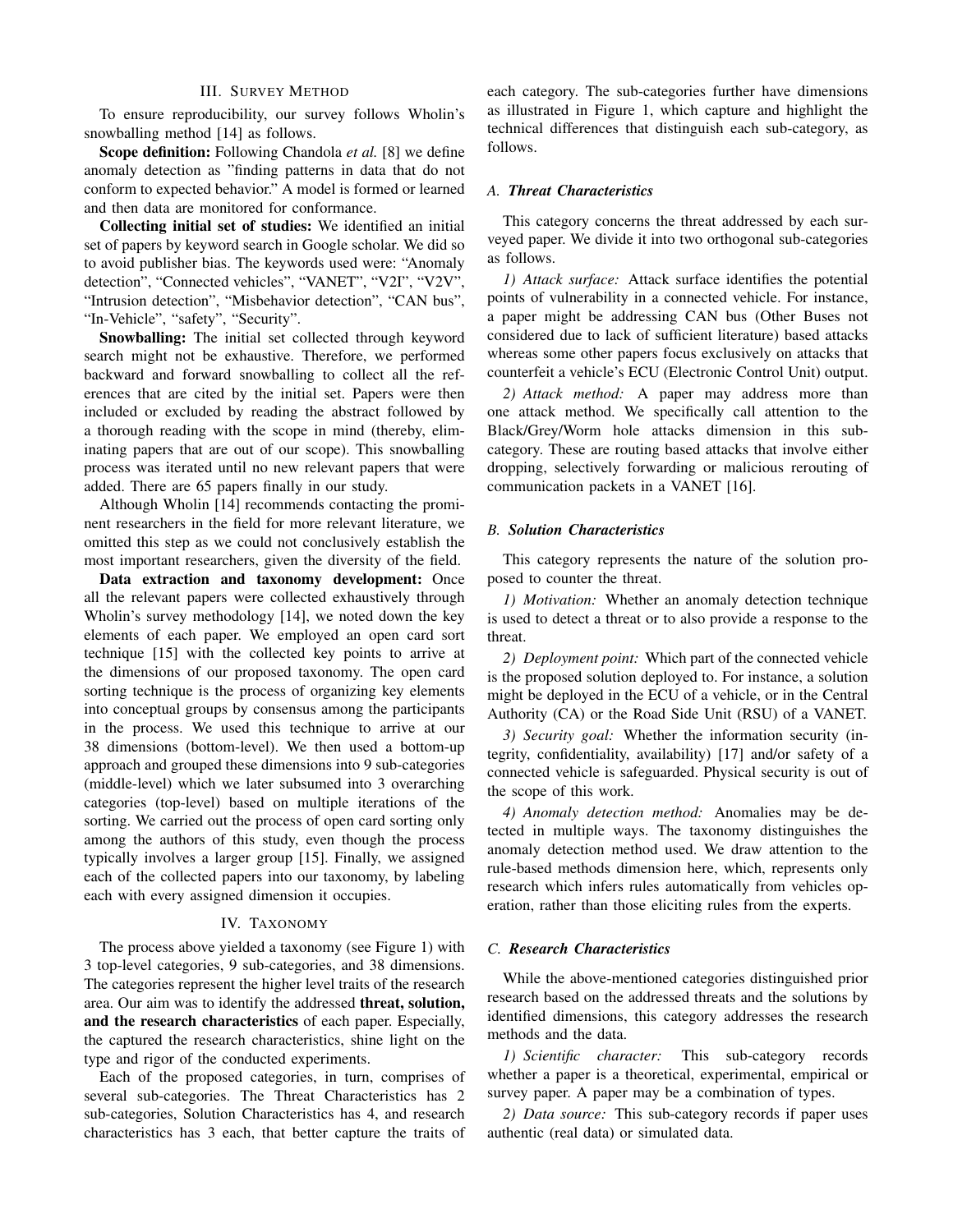

Fig. 1. Taxonomy structure depicting all the dimensions, categories, sub-categories. Dimension acronyms in the box are the column headings of Table I

*3) Dataset:* This sub-category records whether the paper uses VANET or In-Vehicle (CAN Bus etc.,) or naturalistic data [18]. A paper is considered to use naturalistic data if it observes the connected vehicle in operation and observes the data, as such, in its natural operating environment without any artificial data introduced (e.g., for attacks).

## V. INFERENCES DERIVED FROM THE TAXONOMY

Table I presents our categorization of the papers collected in Section III according to the taxonomy described in Section IV. The main purpose of presenting the paper classifications in this way is to draw inferences and insights from it, and in this paper we draw inferences focused on analyzing the current state of research. Each paper in Table I is denoted in column "PAP" by the first and last letters of the first author's last name followed by the year of the publication.

### *A. Concerns*

Two concerns emerge from our analysis of the survey.

None of the papers researching on VANETs use realworld data. From all the papers that we surveyed and taxonomized not even one paper (out of the 35/65 papers that study VANET data) in the VANET uses real data (all the research is conducted on simulated datasets (37/65 papers)). We can see this from Table I by observing that there is no paper with a marking on both VANET and Real-world dimension in the research characteristic category. Overall out of the 65 surveyed papers, only 28 of them use real-world datasets (mostly in in-vehicle networks research).

The proposed anomaly detection-based solutions are seldom evaluated against a baseline. As we can see from the empirical dimension (EMP) in Table I, only 4 of the surveyed papers (4 out of 65 surveyed papers) evaluated the proposed solution against a baseline. We expect that establishing a baseline to quantify improvement would be a welcome sign of maturity in a field [79].

# *B. Gaps*

Three clear gaps remain to be filled in this research area. With an exception of 1 paper (Levi *et al.* [47]) out of the 65 surveyed papers, no other paper considers safeguarding the connected vehicle by analyzing both In-Vehicle and VANET data together: even though faulty/malicious

communications from either VANETs or in-vehicle networks could affect the safety and security of a connected vehicle. For instance, if the in-vehicle network of a connected vehicle is compromised, it might start sending faulty data on to the VANET which, in turn, may compromise the other vehicles.

Safety receives less attention than ensuring cybersecurity. In many instances, a safety breach could compromise the security of a connected vehicle and vice versa. Therefore, ensuring the safety of a connected vehicle even when there is no security concern is important.

Only a small number of surveyed papers (13 out of the 65 surveyed papers) also consider responding to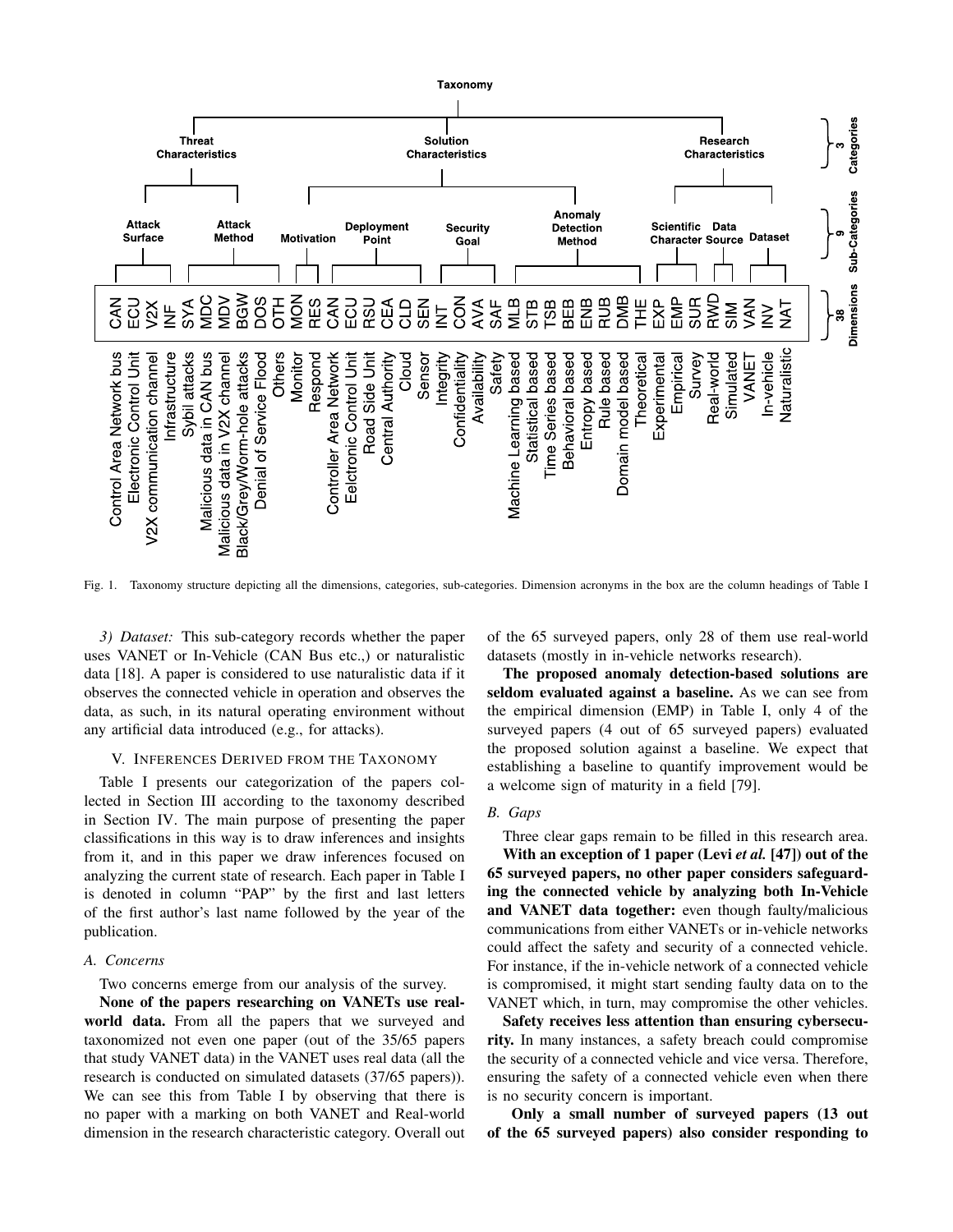TABLE I MATRIX SHOWING PAPER ASSIGNMENTS TO CATEGORIES.

| AI13 [19]<br>AI15 [20]<br>AI15 [21]<br>AI15 [22]<br>AI16 [23]<br>AI16 [24]<br>AI16 [25]<br>AI16 [26]<br>AI17 [27]<br>AI17 [28]<br>AM14 [29]<br>AM16[12]<br>$\bullet$<br>AZ14 [30]<br>BN16[31]<br>BN16[32]<br>BR14 [33]<br>DA13 [34]<br>DL14 [35]<br>EI13 [9]<br>GE04 [36]<br>GH10 [37]<br>GN16 [38]<br>GN17 [39]<br>HE09 [40]<br>HS17[41]<br>KG16 [42]<br>$\bullet$<br>KI11 [43]<br>KR11 [13]<br>KR14 [44]<br>LG12 [45]<br>LI09 [46]<br>LI17 [47]<br>$\bullet$<br>LR04 [48]<br>LR07 [49]<br>LU17 [11]<br>$\bullet$<br>MI16 [50]<br>$\bullet$<br>MI17 [51]<br>$\bullet$<br>MI17 [52]<br>MR <sub>10</sub> [53]<br>MR11 [54]<br>MS15 [55]<br>MZ17[56]<br>NN15 [57]<br>PA13 [58]<br>PK14 [59]<br>RA07 [60]<br>RE17[61]<br>$\bullet$<br>RI11 [62]<br>SG16 [63]<br>$\bullet$<br>SI14 [64]<br>SL14 [65]<br>SZ17 <sup>[10]</sup><br>$\bullet$<br>TN10 [66]<br>TR14 [67]<br>$\bullet$<br>TR15 [68]<br>$\bullet$<br>TR16 [69]<br>$\bullet$<br>TR17 [70]<br>VA17[71]<br>$\bullet$<br>WB16[72]<br>XO06 [73]<br>YG16 [74]<br>YU13 [75]<br>ZG11[76]<br>ZG17 [77] | $\ensuremath{\mathsf{PAP}}$ | $\frac{\text{CAN}}{\text{BCU}}$ | $\ensuremath{\text{v2X}}$ | $\begin{tabular}{l} \hline \text{N} \text{F} \\ \text{S} \text{YA} \\ \text{MDC} \\ \text{MDC} \\ \end{tabular}$ |  | <b>BGW</b> |  |  |  |  |  |  |  |  |  | ENB<br>RUB |  | $$\tt DMB$$ THE | ${\rm EXP}$ | EMP | $\frac{\text{SUR}}{\text{RWD}}$ | $\frac{\text{N}}{\text{NN}}$ |  | $\frac{\text{V}}{\text{N}}$ |
|----------------------------------------------------------------------------------------------------------------------------------------------------------------------------------------------------------------------------------------------------------------------------------------------------------------------------------------------------------------------------------------------------------------------------------------------------------------------------------------------------------------------------------------------------------------------------------------------------------------------------------------------------------------------------------------------------------------------------------------------------------------------------------------------------------------------------------------------------------------------------------------------------------------------------------------------------------------------------------------------------------------------------------------------------|-----------------------------|---------------------------------|---------------------------|------------------------------------------------------------------------------------------------------------------|--|------------|--|--|--|--|--|--|--|--|--|------------|--|-----------------|-------------|-----|---------------------------------|------------------------------|--|-----------------------------|
|                                                                                                                                                                                                                                                                                                                                                                                                                                                                                                                                                                                                                                                                                                                                                                                                                                                                                                                                                                                                                                                    |                             |                                 |                           |                                                                                                                  |  |            |  |  |  |  |  |  |  |  |  |            |  |                 |             |     |                                 |                              |  |                             |
|                                                                                                                                                                                                                                                                                                                                                                                                                                                                                                                                                                                                                                                                                                                                                                                                                                                                                                                                                                                                                                                    |                             |                                 |                           |                                                                                                                  |  |            |  |  |  |  |  |  |  |  |  |            |  |                 |             |     |                                 |                              |  |                             |
|                                                                                                                                                                                                                                                                                                                                                                                                                                                                                                                                                                                                                                                                                                                                                                                                                                                                                                                                                                                                                                                    |                             |                                 |                           |                                                                                                                  |  |            |  |  |  |  |  |  |  |  |  |            |  |                 |             |     |                                 |                              |  |                             |
|                                                                                                                                                                                                                                                                                                                                                                                                                                                                                                                                                                                                                                                                                                                                                                                                                                                                                                                                                                                                                                                    |                             |                                 |                           |                                                                                                                  |  |            |  |  |  |  |  |  |  |  |  |            |  |                 |             |     |                                 |                              |  |                             |
|                                                                                                                                                                                                                                                                                                                                                                                                                                                                                                                                                                                                                                                                                                                                                                                                                                                                                                                                                                                                                                                    |                             |                                 |                           |                                                                                                                  |  |            |  |  |  |  |  |  |  |  |  |            |  |                 |             |     |                                 |                              |  |                             |
|                                                                                                                                                                                                                                                                                                                                                                                                                                                                                                                                                                                                                                                                                                                                                                                                                                                                                                                                                                                                                                                    |                             |                                 |                           |                                                                                                                  |  |            |  |  |  |  |  |  |  |  |  |            |  |                 |             |     |                                 |                              |  |                             |
|                                                                                                                                                                                                                                                                                                                                                                                                                                                                                                                                                                                                                                                                                                                                                                                                                                                                                                                                                                                                                                                    |                             |                                 |                           |                                                                                                                  |  |            |  |  |  |  |  |  |  |  |  |            |  |                 |             |     |                                 |                              |  |                             |
|                                                                                                                                                                                                                                                                                                                                                                                                                                                                                                                                                                                                                                                                                                                                                                                                                                                                                                                                                                                                                                                    |                             |                                 |                           |                                                                                                                  |  |            |  |  |  |  |  |  |  |  |  |            |  |                 |             |     |                                 |                              |  |                             |
|                                                                                                                                                                                                                                                                                                                                                                                                                                                                                                                                                                                                                                                                                                                                                                                                                                                                                                                                                                                                                                                    |                             |                                 |                           |                                                                                                                  |  |            |  |  |  |  |  |  |  |  |  |            |  |                 |             |     |                                 |                              |  |                             |
|                                                                                                                                                                                                                                                                                                                                                                                                                                                                                                                                                                                                                                                                                                                                                                                                                                                                                                                                                                                                                                                    |                             |                                 |                           |                                                                                                                  |  |            |  |  |  |  |  |  |  |  |  |            |  |                 |             |     |                                 |                              |  |                             |
|                                                                                                                                                                                                                                                                                                                                                                                                                                                                                                                                                                                                                                                                                                                                                                                                                                                                                                                                                                                                                                                    |                             |                                 |                           |                                                                                                                  |  |            |  |  |  |  |  |  |  |  |  |            |  |                 |             |     |                                 |                              |  |                             |
|                                                                                                                                                                                                                                                                                                                                                                                                                                                                                                                                                                                                                                                                                                                                                                                                                                                                                                                                                                                                                                                    |                             |                                 |                           |                                                                                                                  |  |            |  |  |  |  |  |  |  |  |  |            |  |                 |             |     |                                 |                              |  |                             |
|                                                                                                                                                                                                                                                                                                                                                                                                                                                                                                                                                                                                                                                                                                                                                                                                                                                                                                                                                                                                                                                    |                             |                                 |                           |                                                                                                                  |  |            |  |  |  |  |  |  |  |  |  |            |  |                 |             |     |                                 |                              |  |                             |
|                                                                                                                                                                                                                                                                                                                                                                                                                                                                                                                                                                                                                                                                                                                                                                                                                                                                                                                                                                                                                                                    |                             |                                 |                           |                                                                                                                  |  |            |  |  |  |  |  |  |  |  |  |            |  |                 |             |     |                                 |                              |  |                             |
|                                                                                                                                                                                                                                                                                                                                                                                                                                                                                                                                                                                                                                                                                                                                                                                                                                                                                                                                                                                                                                                    |                             |                                 |                           |                                                                                                                  |  |            |  |  |  |  |  |  |  |  |  |            |  |                 |             |     |                                 |                              |  |                             |
|                                                                                                                                                                                                                                                                                                                                                                                                                                                                                                                                                                                                                                                                                                                                                                                                                                                                                                                                                                                                                                                    |                             |                                 |                           |                                                                                                                  |  |            |  |  |  |  |  |  |  |  |  |            |  |                 |             |     |                                 |                              |  |                             |
|                                                                                                                                                                                                                                                                                                                                                                                                                                                                                                                                                                                                                                                                                                                                                                                                                                                                                                                                                                                                                                                    |                             |                                 |                           |                                                                                                                  |  |            |  |  |  |  |  |  |  |  |  |            |  |                 |             |     |                                 |                              |  |                             |
|                                                                                                                                                                                                                                                                                                                                                                                                                                                                                                                                                                                                                                                                                                                                                                                                                                                                                                                                                                                                                                                    |                             |                                 |                           |                                                                                                                  |  |            |  |  |  |  |  |  |  |  |  |            |  |                 |             |     |                                 |                              |  |                             |
|                                                                                                                                                                                                                                                                                                                                                                                                                                                                                                                                                                                                                                                                                                                                                                                                                                                                                                                                                                                                                                                    |                             |                                 |                           |                                                                                                                  |  |            |  |  |  |  |  |  |  |  |  |            |  |                 |             |     |                                 |                              |  |                             |
|                                                                                                                                                                                                                                                                                                                                                                                                                                                                                                                                                                                                                                                                                                                                                                                                                                                                                                                                                                                                                                                    |                             |                                 |                           |                                                                                                                  |  |            |  |  |  |  |  |  |  |  |  |            |  |                 |             |     |                                 |                              |  |                             |
|                                                                                                                                                                                                                                                                                                                                                                                                                                                                                                                                                                                                                                                                                                                                                                                                                                                                                                                                                                                                                                                    |                             |                                 |                           |                                                                                                                  |  |            |  |  |  |  |  |  |  |  |  |            |  |                 |             |     |                                 |                              |  |                             |
|                                                                                                                                                                                                                                                                                                                                                                                                                                                                                                                                                                                                                                                                                                                                                                                                                                                                                                                                                                                                                                                    |                             |                                 |                           |                                                                                                                  |  |            |  |  |  |  |  |  |  |  |  |            |  |                 |             |     |                                 |                              |  |                             |
|                                                                                                                                                                                                                                                                                                                                                                                                                                                                                                                                                                                                                                                                                                                                                                                                                                                                                                                                                                                                                                                    |                             |                                 |                           |                                                                                                                  |  |            |  |  |  |  |  |  |  |  |  |            |  |                 |             |     |                                 |                              |  |                             |
|                                                                                                                                                                                                                                                                                                                                                                                                                                                                                                                                                                                                                                                                                                                                                                                                                                                                                                                                                                                                                                                    |                             |                                 |                           |                                                                                                                  |  |            |  |  |  |  |  |  |  |  |  |            |  |                 |             |     |                                 |                              |  |                             |
|                                                                                                                                                                                                                                                                                                                                                                                                                                                                                                                                                                                                                                                                                                                                                                                                                                                                                                                                                                                                                                                    |                             |                                 |                           |                                                                                                                  |  |            |  |  |  |  |  |  |  |  |  |            |  |                 |             |     |                                 |                              |  |                             |
|                                                                                                                                                                                                                                                                                                                                                                                                                                                                                                                                                                                                                                                                                                                                                                                                                                                                                                                                                                                                                                                    |                             |                                 |                           |                                                                                                                  |  |            |  |  |  |  |  |  |  |  |  |            |  |                 |             |     |                                 |                              |  |                             |
|                                                                                                                                                                                                                                                                                                                                                                                                                                                                                                                                                                                                                                                                                                                                                                                                                                                                                                                                                                                                                                                    |                             |                                 |                           |                                                                                                                  |  |            |  |  |  |  |  |  |  |  |  |            |  |                 |             |     |                                 |                              |  |                             |
|                                                                                                                                                                                                                                                                                                                                                                                                                                                                                                                                                                                                                                                                                                                                                                                                                                                                                                                                                                                                                                                    |                             |                                 |                           |                                                                                                                  |  |            |  |  |  |  |  |  |  |  |  |            |  |                 |             |     |                                 |                              |  |                             |
|                                                                                                                                                                                                                                                                                                                                                                                                                                                                                                                                                                                                                                                                                                                                                                                                                                                                                                                                                                                                                                                    |                             |                                 |                           |                                                                                                                  |  |            |  |  |  |  |  |  |  |  |  |            |  |                 |             |     |                                 |                              |  |                             |
|                                                                                                                                                                                                                                                                                                                                                                                                                                                                                                                                                                                                                                                                                                                                                                                                                                                                                                                                                                                                                                                    |                             |                                 |                           |                                                                                                                  |  |            |  |  |  |  |  |  |  |  |  |            |  |                 |             |     |                                 |                              |  |                             |
|                                                                                                                                                                                                                                                                                                                                                                                                                                                                                                                                                                                                                                                                                                                                                                                                                                                                                                                                                                                                                                                    |                             |                                 |                           |                                                                                                                  |  |            |  |  |  |  |  |  |  |  |  |            |  |                 |             |     |                                 |                              |  |                             |
|                                                                                                                                                                                                                                                                                                                                                                                                                                                                                                                                                                                                                                                                                                                                                                                                                                                                                                                                                                                                                                                    |                             |                                 |                           |                                                                                                                  |  |            |  |  |  |  |  |  |  |  |  |            |  |                 |             |     |                                 |                              |  |                             |
|                                                                                                                                                                                                                                                                                                                                                                                                                                                                                                                                                                                                                                                                                                                                                                                                                                                                                                                                                                                                                                                    |                             |                                 |                           |                                                                                                                  |  |            |  |  |  |  |  |  |  |  |  |            |  |                 |             |     |                                 |                              |  |                             |
|                                                                                                                                                                                                                                                                                                                                                                                                                                                                                                                                                                                                                                                                                                                                                                                                                                                                                                                                                                                                                                                    |                             |                                 |                           |                                                                                                                  |  |            |  |  |  |  |  |  |  |  |  |            |  |                 |             |     |                                 |                              |  |                             |
|                                                                                                                                                                                                                                                                                                                                                                                                                                                                                                                                                                                                                                                                                                                                                                                                                                                                                                                                                                                                                                                    |                             |                                 |                           |                                                                                                                  |  |            |  |  |  |  |  |  |  |  |  |            |  |                 |             |     |                                 |                              |  |                             |
|                                                                                                                                                                                                                                                                                                                                                                                                                                                                                                                                                                                                                                                                                                                                                                                                                                                                                                                                                                                                                                                    |                             |                                 |                           |                                                                                                                  |  |            |  |  |  |  |  |  |  |  |  |            |  |                 |             |     |                                 |                              |  |                             |
|                                                                                                                                                                                                                                                                                                                                                                                                                                                                                                                                                                                                                                                                                                                                                                                                                                                                                                                                                                                                                                                    |                             |                                 |                           |                                                                                                                  |  |            |  |  |  |  |  |  |  |  |  |            |  |                 |             |     |                                 |                              |  |                             |
|                                                                                                                                                                                                                                                                                                                                                                                                                                                                                                                                                                                                                                                                                                                                                                                                                                                                                                                                                                                                                                                    |                             |                                 |                           |                                                                                                                  |  |            |  |  |  |  |  |  |  |  |  |            |  |                 |             |     |                                 |                              |  |                             |
|                                                                                                                                                                                                                                                                                                                                                                                                                                                                                                                                                                                                                                                                                                                                                                                                                                                                                                                                                                                                                                                    |                             |                                 |                           |                                                                                                                  |  |            |  |  |  |  |  |  |  |  |  |            |  |                 |             |     |                                 |                              |  |                             |
|                                                                                                                                                                                                                                                                                                                                                                                                                                                                                                                                                                                                                                                                                                                                                                                                                                                                                                                                                                                                                                                    |                             |                                 |                           |                                                                                                                  |  |            |  |  |  |  |  |  |  |  |  |            |  |                 |             |     |                                 |                              |  |                             |
|                                                                                                                                                                                                                                                                                                                                                                                                                                                                                                                                                                                                                                                                                                                                                                                                                                                                                                                                                                                                                                                    |                             |                                 |                           |                                                                                                                  |  |            |  |  |  |  |  |  |  |  |  |            |  |                 |             |     |                                 |                              |  |                             |
|                                                                                                                                                                                                                                                                                                                                                                                                                                                                                                                                                                                                                                                                                                                                                                                                                                                                                                                                                                                                                                                    |                             |                                 |                           |                                                                                                                  |  |            |  |  |  |  |  |  |  |  |  |            |  |                 |             |     |                                 |                              |  |                             |
|                                                                                                                                                                                                                                                                                                                                                                                                                                                                                                                                                                                                                                                                                                                                                                                                                                                                                                                                                                                                                                                    |                             |                                 |                           |                                                                                                                  |  |            |  |  |  |  |  |  |  |  |  |            |  |                 |             |     |                                 |                              |  |                             |
|                                                                                                                                                                                                                                                                                                                                                                                                                                                                                                                                                                                                                                                                                                                                                                                                                                                                                                                                                                                                                                                    |                             |                                 |                           |                                                                                                                  |  |            |  |  |  |  |  |  |  |  |  |            |  |                 |             |     |                                 |                              |  |                             |
|                                                                                                                                                                                                                                                                                                                                                                                                                                                                                                                                                                                                                                                                                                                                                                                                                                                                                                                                                                                                                                                    |                             |                                 |                           |                                                                                                                  |  |            |  |  |  |  |  |  |  |  |  |            |  |                 |             |     |                                 |                              |  |                             |
|                                                                                                                                                                                                                                                                                                                                                                                                                                                                                                                                                                                                                                                                                                                                                                                                                                                                                                                                                                                                                                                    |                             |                                 |                           |                                                                                                                  |  |            |  |  |  |  |  |  |  |  |  |            |  |                 |             |     |                                 |                              |  |                             |
|                                                                                                                                                                                                                                                                                                                                                                                                                                                                                                                                                                                                                                                                                                                                                                                                                                                                                                                                                                                                                                                    |                             |                                 |                           |                                                                                                                  |  |            |  |  |  |  |  |  |  |  |  |            |  |                 |             |     |                                 |                              |  |                             |
|                                                                                                                                                                                                                                                                                                                                                                                                                                                                                                                                                                                                                                                                                                                                                                                                                                                                                                                                                                                                                                                    |                             |                                 |                           |                                                                                                                  |  |            |  |  |  |  |  |  |  |  |  |            |  |                 |             |     |                                 |                              |  |                             |
|                                                                                                                                                                                                                                                                                                                                                                                                                                                                                                                                                                                                                                                                                                                                                                                                                                                                                                                                                                                                                                                    |                             |                                 |                           |                                                                                                                  |  |            |  |  |  |  |  |  |  |  |  |            |  |                 |             |     |                                 |                              |  |                             |
|                                                                                                                                                                                                                                                                                                                                                                                                                                                                                                                                                                                                                                                                                                                                                                                                                                                                                                                                                                                                                                                    |                             |                                 |                           |                                                                                                                  |  |            |  |  |  |  |  |  |  |  |  |            |  |                 |             |     |                                 |                              |  |                             |
|                                                                                                                                                                                                                                                                                                                                                                                                                                                                                                                                                                                                                                                                                                                                                                                                                                                                                                                                                                                                                                                    |                             |                                 |                           |                                                                                                                  |  |            |  |  |  |  |  |  |  |  |  |            |  |                 |             |     |                                 |                              |  |                             |
|                                                                                                                                                                                                                                                                                                                                                                                                                                                                                                                                                                                                                                                                                                                                                                                                                                                                                                                                                                                                                                                    |                             |                                 |                           |                                                                                                                  |  |            |  |  |  |  |  |  |  |  |  |            |  |                 |             |     |                                 |                              |  |                             |
|                                                                                                                                                                                                                                                                                                                                                                                                                                                                                                                                                                                                                                                                                                                                                                                                                                                                                                                                                                                                                                                    |                             |                                 |                           |                                                                                                                  |  |            |  |  |  |  |  |  |  |  |  |            |  |                 |             |     |                                 |                              |  |                             |
|                                                                                                                                                                                                                                                                                                                                                                                                                                                                                                                                                                                                                                                                                                                                                                                                                                                                                                                                                                                                                                                    |                             |                                 |                           |                                                                                                                  |  |            |  |  |  |  |  |  |  |  |  |            |  |                 |             |     |                                 |                              |  |                             |
|                                                                                                                                                                                                                                                                                                                                                                                                                                                                                                                                                                                                                                                                                                                                                                                                                                                                                                                                                                                                                                                    |                             |                                 |                           |                                                                                                                  |  |            |  |  |  |  |  |  |  |  |  |            |  |                 |             |     |                                 |                              |  |                             |
|                                                                                                                                                                                                                                                                                                                                                                                                                                                                                                                                                                                                                                                                                                                                                                                                                                                                                                                                                                                                                                                    | ZI16 [78]                   |                                 |                           |                                                                                                                  |  |            |  |  |  |  |  |  |  |  |  |            |  |                 |             |     |                                 |                              |  |                             |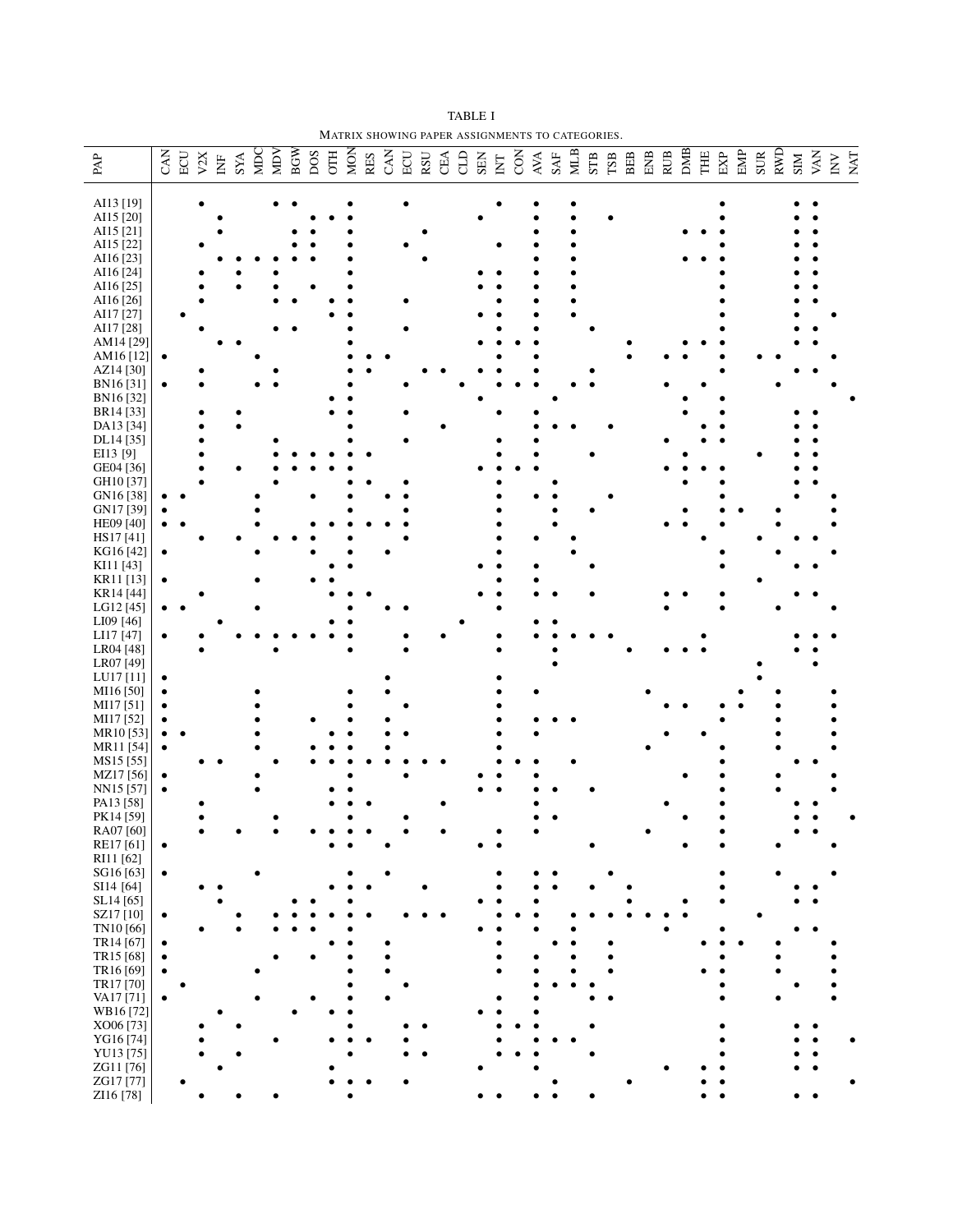countermand the detected threats. Most of the papers (59 of the 65 surveyed papers) are aimed only at monitoring for threats with the help of anomaly detection.

# VI. CONCLUSION

Anomaly detection for enhancing the safety and security of a connected vehicle is commonly studied. The varied use and scattered publication of anomaly detection research has given rise to a sprawling literature with many gaps and concerns. To identify those gaps and concerns, and to develop a comprehensive understanding of the research area, we performed a survey of 65 relevant papers, developed a novel taxonomy during the survey, and categorized the papers surveyed against the taxonomy to identify the gaps.

The survey reveled that: much of the research is performed on simulated data (37 out of the 65 surveyed papers); in-vehicle network data and VANET data are seldom considered together to safeguard the connected vehicles (except for 1 out of the 65 surveyed papers); Connected vehicles safety research does not get the same amount of attention as cybersecurity research (only 13 out of the 65 surveyed papers); and, much of the research does not evaluate the newly proposed techniques against a baseline (only 4 out of the 65 surveyed papers do so), which may lead to results that are difficult to quantify. Therefore we urge researchers to address these identified shortcomings and periodically analyze the research with our proposed taxonomy to understand the state of the research and its evolution.

#### **REFERENCES**

- [1] A. Velosa, J. Hines, H. LeHong, and E. Perkins, "Predicts 2015: The Internet of Things," *Gartner: Stamford, CT, USA*, 2014.
- [2] C. Evans-Pughe, "The connected car," *IEE Review*, vol. 51, no. 1, pp. 42–46, 2005.
- [3] P. Papadimitratos, L. Buttyan, T. Holczer, E. Schoch, J. Freudiger, M. Raya, Z. Ma, F. Kargl, A. Kung, and J.-P. Hubaux, "Secure vehicular communication systems: design and architecture," *IEEE Communications Magazine*, vol. 46, no. 11, 2008.
- [4] S. Checkoway, D. McCoy, B. Kantor, D. Anderson, H. Shacham, S. Savage, K. Koscher, A. Czeskis, F. Roesner, T. Kohno *et al.*, "Comprehensive experimental analyses of automotive attack surfaces." in *USENIX Security Symposium*. San Francisco, 2011.
- [5] C. Miller and C. Valasek, "Adventures in automotive networks and control units," *DEF CON*, vol. 21, pp. 260–264, 2013.
- [6] R. M. Ishtiaq Roufa, H. Mustafaa, S. O. Travis Taylora, W. Xua, M. Gruteserb, W. Trappeb, and I. Seskarb, "Security and privacy vulnerabilities of in-car wireless networks: A tire pressure monitoring system case study," in *19th USENIX Security Symposium, Washington DC*, 2010, pp. 11–13.
- [7] U. DoT, "Connected vehicle pilot deployment program," 2016. [Online]. Available: https://www.its.dot.gov/pilots/index.htm
- [8] V. Chandola, A. Banerjee, and V. Kumar, "Anomaly detection: A survey," *ACM computing surveys (CSUR)*, vol. 41, no. 3, p. 15, 2009.
- [9] M. Erritali and B. E. Ouahidi, "A review and classification of various VANET intrusion detection systems," in *2013 National Security Days (JNS3)*, 2013, pp. 1–6.
- [10] F. Sakiz and S. Sen, "A survey of attacks and detection mechanisms on intelligent transportation systems: VANETs and IoV," *Ad Hoc Networks*, vol. 61, pp. 33–50, 2017.
- [11] J. Liu, S. Zhang, W. Sun, and Y. Shi, "In-vehicle network attacks and countermeasures: challenges and future directions," *IEEE Network*, vol. 31, no. 5, pp. 50–58, 2017.
- [12] S. Abbott-McCune and L. A. Shay, "Intrusion prevention system of automotive network CAN bus," in *2016 IEEE International Carnahan Conference on Security Technology (ICCST)*, 2016, pp. 1–8.
- [13] P. Kleberger, T. Olovsson, and E. Jonsson, "Security aspects of the in-vehicle network in the connected car," in *2011 IEEE Intelligent Vehicles Symposium (IV)*, 2011, pp. 528–533.
- [14] C. Wohlin, "Guidelines for snowballing in systematic literature studies and a replication in software engineering," in *Proc. 18th Intl. Conf. on Evaluation and Assessment in Software Engineering*, 2014, p. 38.
- [15] M. Soegaard and R. F. Dam, *The encyclopedia of human-computer interaction*. The Interaction Design Foundation, 2012, ch. 2.2: Card Sorting.
- [16] V. S. Abel, "Survey of attacks on mobile adhoc wireless networks," *International Journal on Computer Science and Engineering*, vol. 3, no. 2, pp. 826–829, 2011.
- [17] J. Andress, *The basics of information security: understanding the fundamentals of InfoSec in theory and practice*. Syngress, 2014.
- [18] T. A. Dingus, S. G. Klauer, V. L. Neale, A. Petersen, S. E. Lee, J. Sudweeks, M. Perez, J. Hankey, D. Ramsey, S. Gupta *et al.*, "The 100-car naturalistic driving study, phase II-results of the 100-car field experiment," U.S DoT, Tech. Rep., 2006.
- [19] K. M. Alheeti, L. Al-Jobouri, and K. McDonald-Maier, "Increasing the rate of intrusion detection based on a hybrid technique," in *2013 5th Computer Science and Electronic Engineering Conference (CEEC)*. IEEE, 2013, pp. 179–182.
- [20] K. M. Alheeti, A. Gruebler, and K. McDonald-Maier, "An intrusion detection system against malicious attacks on the communication network of driverless cars," in *2015 12th Annual IEEE Consumer Communications and Networking Conf. (CCNC)*, 2015, pp. 916–921.
- [21] K. M. Alheeti, A. Gruebler, and K. McDonald-Maier, "On the detection of grey hole and rushing attacks in self-driving vehicular networks," in *2015 7th Computer Science and Electronic Engineering Conference (CEEC)*. IEEE, 2015, pp. 231–236.
- [22] K. M. Alheeti, A. Gruebler, and K. McDonald-Maier, "An intrusion detection system against black hole attacks on the communication network of self-driving cars," in *2015 6th International Conference on Emerging Security Technologies (EST)*. IEEE, 2015, pp. 86–91.
- [23] K. M. Alheeti and K. McDonald-Maier, "Hybrid intrusion detection in connected self-driving vehicles," in *22nd IEEE International Conference on Automation and Computing (ICAC)*, 2016, pp. 456–461.
- [24] K. M. Alheeti and K. McDonald-Maier, "An intelligent intrusion detection scheme for self-driving vehicles based on magnetometer sensors," in *2016 International Conference for Students on Applied Engineering (ICSAE)*. IEEE, 2016, pp. 75–78.
- [25] K. M. Alheeti, A. Gruebler, K. McDonald-Maier, and A. Fernando, "Prediction of DoS attacks in external communication for self-driving vehicles using a fuzzy Petri net model," in *2016 IEEE International Conference on Consumer Electronics (ICCE)*, 2016, pp. 502–503.
- [26] K. M. Alheeti, A. Gruebler, and K. McDonald-Maier, "Intelligent intrusion detection of grey hole and rushing attacks in self-driving vehicular networks," *Computers*, vol. 5, no. 3, p. 16, 2016.
- [27] K. M. Alheeti, R. Al-Zaidi, J. Woods, and K. McDonald-Maier, "An intrusion detection scheme for driverless vehicles based gyroscope sensor profiling," in *2017 IEEE International Conference on Consumer Electronics (ICCE)*, 2017, pp. 448–449.
- [28] K. M. Alheeti, A. Gruebler, and K. McDonald-Maier, "Using discriminant analysis to detect intrusions in external communication for self-driving vehicles," *Digital Communications and Networks*, vol. 3, no. 3, pp. 180–187, 2017.
- [29] M. Al-Mutaz, L. Malott, and S. Chellappan, "Detecting Sybil attacks in vehicular networks," *Journal of Trust Management*, vol. 1, p. 4, 2014.
- [30] K. C. Abdelaziz, N. Lagraa, and A. Lakas, "Trust model with delayed verification for message relay in VANETs," in *2014 International Wireless Communications and Mobile Computing Conference (IWCMC)*. IEEE, 2014, pp. 700–705.
- [31] O. Berlin, A. Held, M. Matousek, and F. Kargl, "POSTER: Anomalybased misbehaviour detection in connected car backends," in *2016 IEEE Vehicular Networking Conference (VNC)*, 2016, pp. 1–2.
- [32] A. R. Beukman, G. P. Hancke, and B. J. Silva, "A multi-sensor system for detection of driver fatigue," in *14th International Conference on Industrial Informatics (INDIN)*. IEEE, 2016, pp. 870–873.
- [33] N. Bissmeyer, "Misbehavior detection and attacker identification in vehicular ad-hoc networks," PhD Thesis, TU Berlin, 2014.